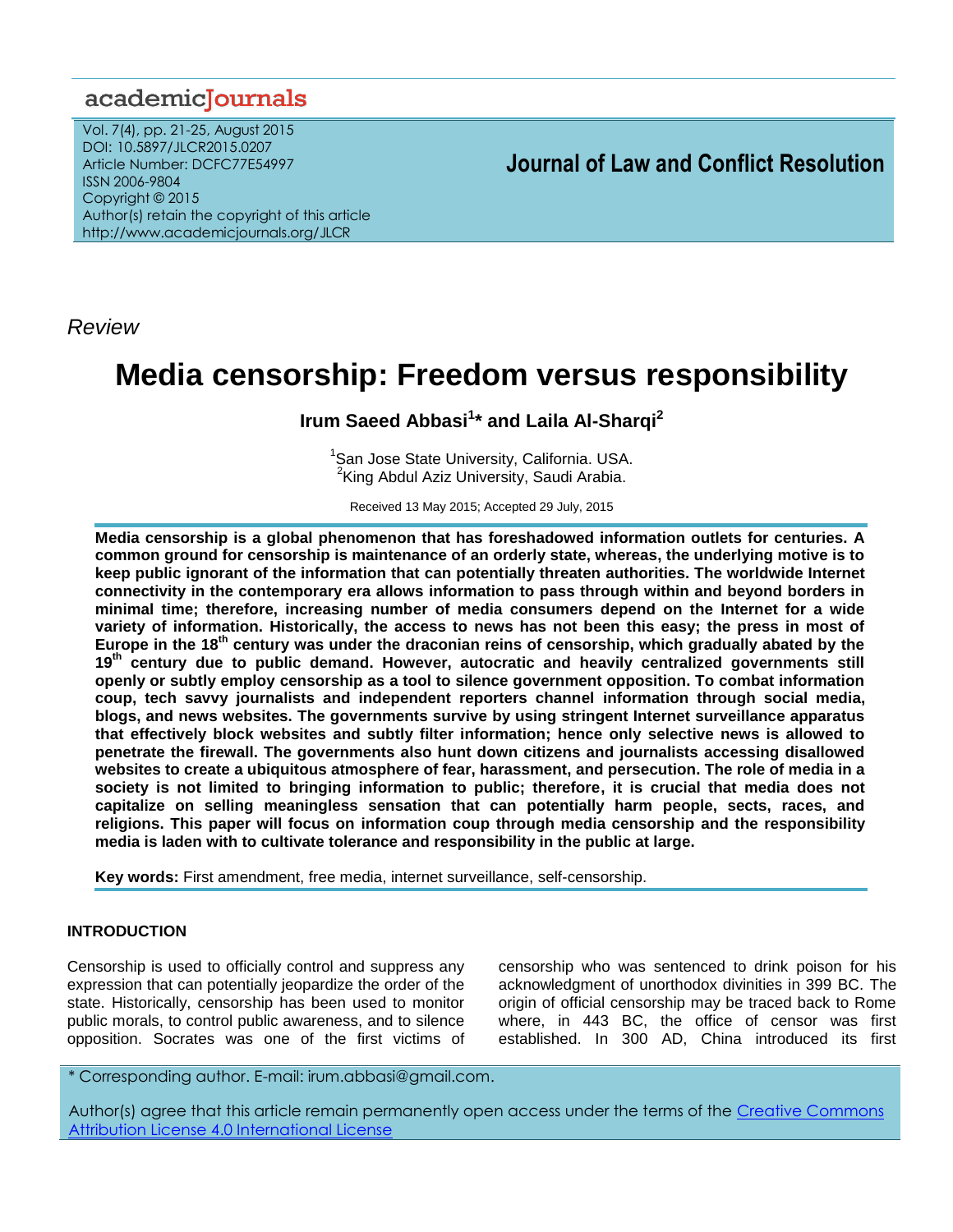censorship law (Newth, 2010). Traditionally, government censors examine newspapers, magazines, books, news broadcasts, and movies – usually before release – to redact questionable content (Bennett and Naim, 2015). Anti-censorship advocates chant slogans against the curtailment of freedom of expression, freedom of speech, and contamination of information. Dictatorships and struggling democracies disguise media censorship as a tool for maintaining law and order; their real motive however, is to maintain public ignorance. Thomas Jefferson, third president of the United States, rallied in favor of an independent and free press.

In 1807 in a letter to Thomas Seymour, Jefferson stated: I have lent myself willingly as the subject of a great experiment which was to prove that an administration, conducting itself with integrity and common understanding cannot be battered down, even by the falsehood of a licentious press, and consequently still less by the press, as restrained within the legal and wholesome limits of truth. This experiment was wanting for the world to demonstrate the falsehood of the pretext that freedom of the press is incompatible with orderly government. (p. 368).

Konvitz (2003) also endorses the importance of the free press and notes that freedom of press is vital to a " free government and to a society that values differences of points of view, intellectual and artistic ferment, originality, the cultivation of a critical faculty, and an open mind on the part of its citizens" (p. 145).

Dictatorships use brute force to shut down uncooperative media outlets and exile, imprison, or execute the journalists. Under the pretext of maintaining law and order, autocratic governments ransack news and enforce censorship. Resultantly, only a minority of people living in mature democracies can access diverse and independent sources of information. Press plays an important part in democratization and transparency of a society and also plays a vital role in the elimination of illiteracy internationally (Newth, 2010). The most serious attacks on freedom of expression are perpetrated by countries, which are struggling democracies, new democracies, or non-democracies. Although, half of the world"s population lacks an independent press (Newth, 2010); the top 10 countries where the press is most restricted include Eritrea, North Korea, Saudi Arabia, Ethiopia, Azerbaijan, Vietnam, Iran, China, Myanmar, and Cuba (Committee to Protect Journalists, 2015). The historical beginnings of the press harken back to the newsletters that were circulated in some parts of India as early as the  $16<sup>th</sup>$  century (Newth, 2010). Following that, Switzerland took the lead in the establishment of the first newspaper in 1610. This beginning marked the start of a chain reaction and other European countries followed suit including England (1621), France (1631), Denmark (1634),

Italy (1636), Sweden (1645), and Poland (1661). However, this rapid growth of information medium and unlimited access of citizens to all types of information was not welcomed by the authorities. To curb free information dissemination, the Licensing Act of 1662 was introduced in Britain that remained in the field until after the Great Plague of 1664-1665. Moreover, in Germany, press was effectively curbed through not only censorship but also through trade restrictions and unavailability of printing paper. The public demand for a free press, soon gained momentum and a domino effect was observed in European countries. In 1766, Sweden took the lead in abolishing the censorship laws and also passed a law that guaranteed freedom of the press, which was followed by Denmark and Norway in 1770. In 1787, the First Amendment of the Constitution of the United States guaranteed freedom of speech and expression. France followed suit and put forward the Declaration of the Rights of Man and Citizen (1789), which included that "The free communication of thought and opinion is one of the most precious rights of man; every citizen may therefore speak, write and print freely" (Newth, 2010). In most western countries, government-regulated censorship was discontinued in the nineteenth and twentieth centuries; nevertheless, in the  $19<sup>th</sup>$  century, colonial governments like Russia and Britain still practiced harsh censorship over their colonies. Moreover, the Soviet Union (USSR) withheld the longest and most extensive censorship period of the  $20<sup>th</sup>$  century. Once the censorship was formerly discontinued, others ways of achieving the censorship objective were devised. For instance, freedom of expression was again restricted through legislative acts on national security, blasphemy, libel laws, and criminal acts on obscenity. Libel laws, especially, took over the censorship law and loosely performed the same function due to their broad interpretation. These laws are still used for harassment and persecution of artists, journalists, and critics that challenged concepts of national security, obscenity, and blasphemy (Newth, 2010). Herman (n.d.) notes that censorship has not changed for 2500 years and even in mature democracies harassment of writers and critics continue. For example, a 2006 article co-authored by Stephen Walt (Harvard University dean) and John Mearsheimer 2006) (University of Chicago Professor) was severely attacked and the co-authors faced repercussions for voicing their expert views on an issue of national importance (Herman, n.d.).

#### **Media Censorship During War and Conflict**

Information coup through censorship is the first line of action against an imminent threat to a governmental power, such as in a revolt or rebellion. The press plays a crucial role in any conflict, it also is the first victim of war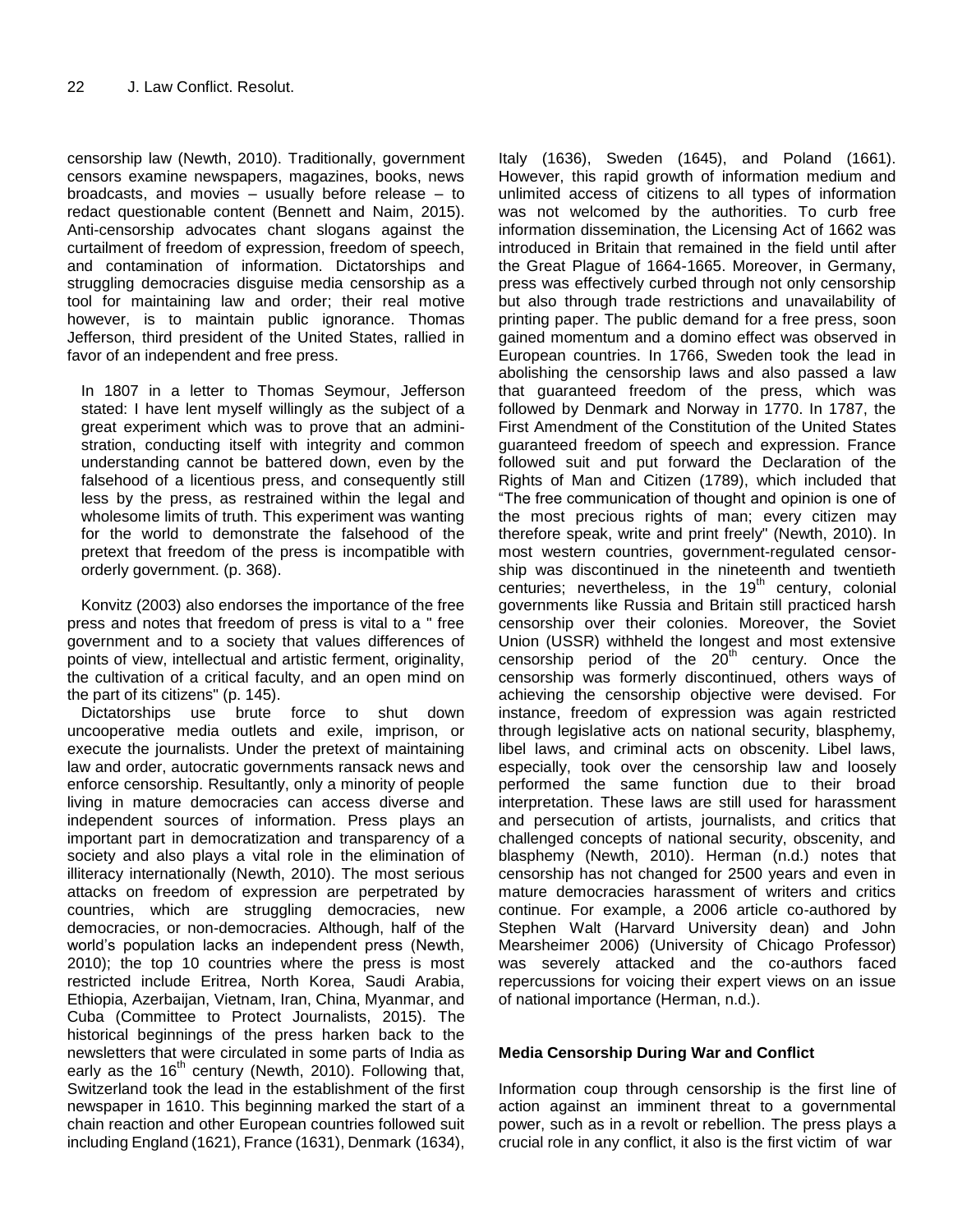(Newth, 2010; Soengas, 2013). To maintain public ignorance during a rebellion or conflict, the press is censored through tactics such as suppressing reporters and closing or taking over the news outlet. During World War I (1914–1918), the Espionage Act of 1917 prohibited the publication of information concerning the national defense (Day, 2001). The Act was later amended to include any disloyal, profane, scurrilous, or abusive language concerning the United States government. All countries involved in the war during World War II choked the press (Newth, 2010). Moreover, during World War II (1939-1945), armies involved in the war also censored letters sent by soldiers and erased any information that could potentially be used by an enemy. Even traditional symbols of hugs and kisses were removed due to their potential of signifying a code (Day, 2001). In the modern times, the US and British media have voluntarily agreed to self-censorship during war times. However, the British Ministry of Information and the US Office of War Information still sponsor and direct official news during conflicts. The US censorship authority also issues a code of wartime practices for the American Press (Newth, 2010).

The Arab uprising of 2011 is a test case of how perseverance and dogged efforts of the journalists and independent reporters can bypass information blockade on the Internet. During the Arab uprising, the military authorities and the state controlled the media; resultantly, citizens received contaminated news from governmentsponsored sources. However, the media could not be controlled effectively because the Internet in Tunisia, Egypt, and Libya had already connected people nationally and internationally. The incessant online calls for revolution fuelled the Arab uprising, which led to the major crowds such as those seen in Tahrir Square, in Egypt. The online social networking not only allowed open access to information, but also facilitated freedom of expression. When journalists and reporters were denied access to the protest locations, anonymous citizens uploaded pictures and shared updates on social media. The images uploaded on the social media were sometimes the only available evidence of the ongoing protests visible to the outside world (Soengas, 2013). The Internet, thus, played a crucial role in not only connecting the public during the initial stages of uprising, but also facilitated the flow of information during the conflict (Soengas, 2013).

#### **Electronic Surveillance of the Media**

The Internet provides the fastest medium for delivering information and/or materials without needing identifying information that could potentially be used for tracking. The Internet can outperform print media, radio, and television in terms of the sheer volume of content and its

availability to almost anyone having access to the Internet (Soengas, 2013). Bennett and Naim (2015) note that the creation of the Internet foreshadowed the demise of censorship. Theoretically, the latest technological advancements make it hard or even impossible to restrict the flow of information available to Internet users. Nevertheless, when journalism entered the Internet domain, digital censorship followed with tools such as filtering, blocking, hacking, and redirecting. The techsavvy activists learned to disseminate information; through the Internet, and also bypassed crude methods of censorship. Nevertheless governments caught up with sophisticated technologies and gave them an ability to monitor online content and redirect the flow of information. The journalists' activities are also monitored; unruly journalists are flagged, which is followed their harassment, detention and beating. Such journalists are also dragged in legal battles, and a threat of a potential government sponsored lawsuit is used as a deterrent. Russia, India, Australia, Venezuela, and China are some of the countries that have legalized electronic surveillance. The top ten countries where the Internet is most censored are North Korea, Burma, Cuba, Saudi Arabia, Iran, China, Syria, Tunisia, Vietnam, and Turkmenistan (USA Today, 2014). These countries limit press freedom, restrict access to public information, fine and/or tax owners and users of media, ban programs, and withhold media licenses. A Venezuelan editor neatly narrated the tactics of twenty-first-century censorship. These tactics include the governments buying the newspaper and then using it as its mouthpiece, suing reporters for defamation, eavesdropping on their communication, and ultimately broadcasting it on the state television. Apparently, the wave of media censorship is contagious and the less mature democracies like Hungary, Ecuador, Turkey, and Kenya are seen following the censoring protocol of other autocratic countries (Bennett and Naim, 2015).

The information available on the Internet is censored either visibly or stealthily. The governments that want to appear to the broader world as democracies adopt stealth censorship, which includes tactics such as outsourcing, withholding money, acquiring annoying media, and arranging for the transfer of unruly journalists (Bennett and Naim, 2015). It is estimated that there are three billion Internet users out of which 22% live in China and approximately 10% live in the US. China is notorious for maintaining a thick firewall for blocking unacceptable content and foreign news websites. The Chinese government uses surveillance measures and censorship tactics that are not only subtle, but have also succeeded in convincing the public that they are not being snooped upon. However, in Hong Kong, China allegedly uses traditional tactics to limit the media by resorting to violence against editors and reporters, cyber attacks, and suffocating media by withdrawing advertisements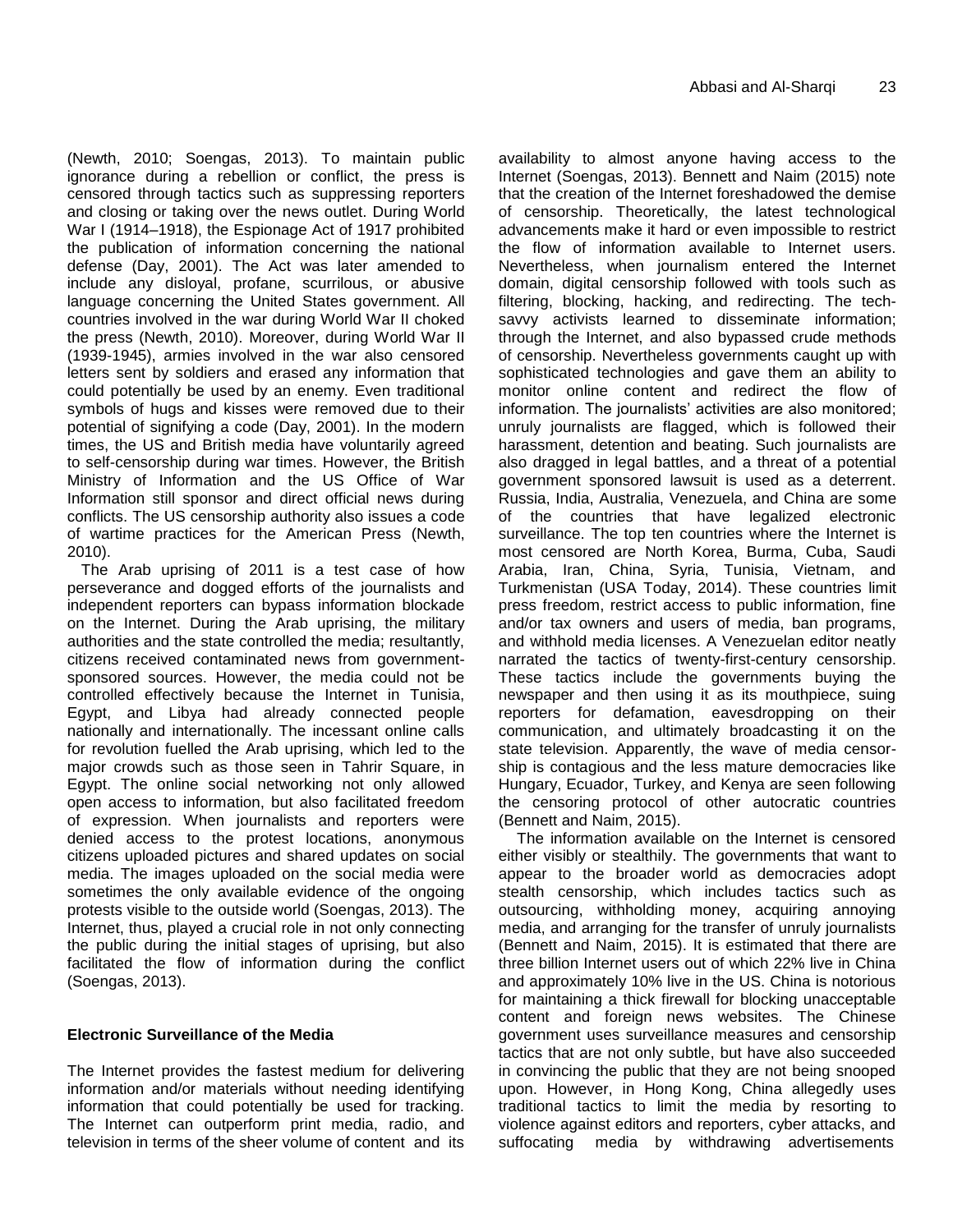(Bennett and Naim, 2015). Apart from dictatorships, some powerful groups also maintain control of the press and other media. In Mexico, for example, drug cartels intimidate the public, the government, and the media alike. Citizen journalists use fictitious names to report the drug cartel"s activities on social media (Bennett and Naim, 2015). Recently, a physician turned reporter was hunted down and killed because she was the administrator of a popular citizen news hub website called ["Valor por Tamaulipas"](https://twitter.com/ValorTamaulipas) (meaning "courage for Tamaulipas"). She was kidnapped and subsequently murdered; her killers posted her lifeless picture on her Twitter account to intimidate others following her lead (McGahan, 2014). Irrespective of the status of democracy or dictatorship, there seems to be no freedom of expression and speech whenever monarchy is involved. For instance, Queen Elizabeth II is the head of the 16 out of 53 Commonwealth states and the [Supreme Governor](http://en.wikipedia.org/wiki/Supreme_Governor_of_the_Church_of_England)  [of the Church of England.](http://en.wikipedia.org/wiki/Supreme_Governor_of_the_Church_of_England) Akin to dictatorial governments and kingdoms, journalists and the general public in the Commonwealth countries have to be prudent while expressing their views about the Queen. To avoid any punishment or misgivings, self censorship is observed moreover, stringent mechanisms are employed that confirm that there is no element of satire directed towards the Queen when her story is covered.

#### **Press Freedom and Responsibility**

Sturges (2015) argues that newspapers may be divided into two types: those that publish and sell meaningless sensation and those that publish informative news and useful commentary on crucial issues. The media, on the whole, may have an overlap of useful and sensational information; therefore, it may be difficult to distinguish between appropriate and inappropriate content. The First Amendment of the US Constitution prohibits the "state" from restricting freedom of speech and freedom of expression, among other freedoms. The freedom of speech protects all types of media, irrespective of whether it publishes innocuous images or pornography, which is a huge business with the Internet as its chief disseminating source (Day, 2001; Sturges, 2015). With the availability of a fast pace Internet that allows an anonymous access to inappropriate websites, children and younger generation have access to harmful material. The promise of anonymity opens more opportunities to children to consume pornographic content that is legally disallowed for minors. To combat the access of pornographic content available to children, the US Congress passed the Communications Decency Act (CDA) in 1996, which prohibited posting indecent or patently offensive content on websites that minors could potentially access. The offenders were given a year of prison sentence along with \$250,000 in fines (Day, 2001). However, the US

Supreme Court found CDA to be unconstitutional and struck it down contending that parents have access to reasonably effective website-blocking softwares, which can be installed if parents want to restrict minors' access to potentially offensive material. Unmoved, the US Congress again proposed a bill to protect chidren against inappropriate websites; as a result, the Children"s Internet Protection Act (CIPA) was enacted in 2000. The CIPA requires public schools and libraries, offering Internet access to children, to install programs that filter obscene or harmful content (Day, 2001). The CIPA is applicable only to schools and libraries that receive discounts through programs that make certain communication services and products more affordable, like E-rate programs (Day, 2001).

The Federal Communications Commission (FCC) issued rules for CIPA implementation in 2000 and also provided updates in 2011 (FCC, 2014). According to the rules, funding for schools and libraries is tied to their certification that confirms that they have successfully implemented the mandated Internet safety policy. The policy includes installing protective programs on computers, which are used by children in an effort to effectively block or filter Internet access to images that are obscene, or involve child pornography, or are deemed harmful to children. An amendment to a section of the US Communications Act of 1934, known as the Protecting Children in the 21st Century Act, was signed into law in 2008. According to this law, schools subject to the CIPA "must provide for educating minors about appropriate online behavior, including interacting with other individuals on social networking websites and in chat rooms and cyber-bullying awareness and response." Thus, the CIPA now imposes two more certification requirements, including monitoring the Internet activities of minors and also raising minors" awareness by educating them about appropriate online behavior (FCC, 2014).

The indiscriminate protection to media available under The First Amendment of the US Constitution is not guaranteed across the globe; some countries demand responsibility from the press and media. For example, Council of Europe in the Article 10 of the European Convention on Human Rights (1950) says that the press and media are subject to duties and responsibilities in democratic societies.

Article 10 of the European Convention on Human Rights (1950) reads as follows:

#### Freedom of Expression

1. Everyone has the right to freedom of expression. This right shall include freedom to hold opinions and to receive and impart information and ideas without interference by public authority and regardless of frontiers. This article shall not prevent States from